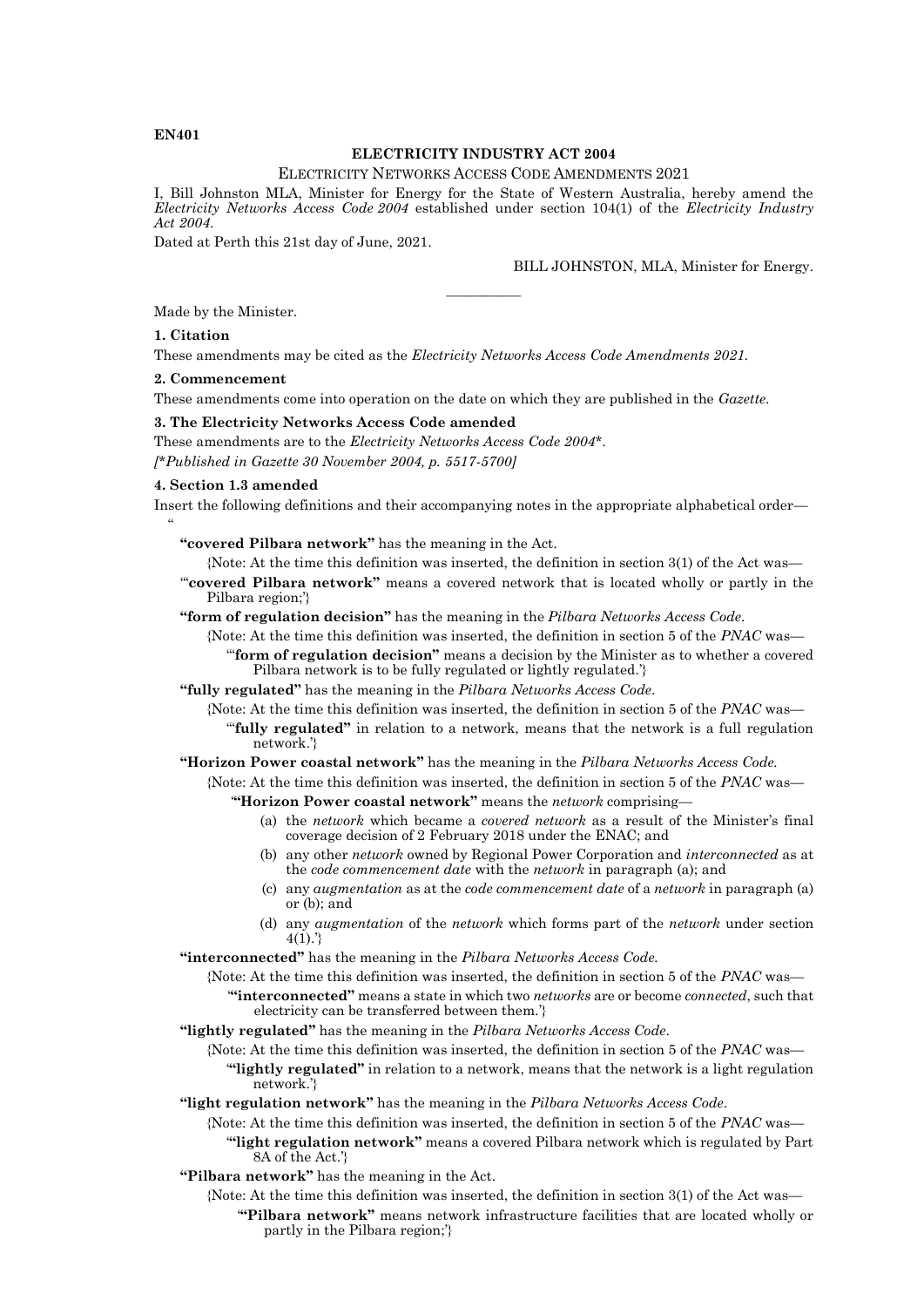**"Pilbara Networks Access Code"** or **"PNAC"** means the *Pilbara Networks Access Code 2021.*

**"priority"** means, in relation to—

- (a) an "access application" under the *PNAC*, the priority that the "applicant" has, as against any other "applicant" with a competing "access application" to obtain "access" to "covered services" as determined in accordance with the "user access guide" (as each of those terms are defined in the *PNAC*); or
- (b) an *access application*, the priority that the *applicant* has, as against any other *applicant* with a competing *access application*, to obtain *access* to *covered services* as determined by the *applications and queuing policy* for the *covered Pilbara network*.

."

."

."

."

."

**"Regional Power Corporation"** means the body established by the *Electricity Corporations Act 2005* section 4(1)(d).

## **5. Chapter 3 amended**

 $\ddot{\phantom{0}}$ 

Insert the following {Note} at the start of Chapter 3—

{Note: This Chapter 3 deals with the two ways by which networks located anywhere in Western Australia can become covered, namely—

- by prescription as in Subchapter 3.1; or
- by Ministerial decision under Subchapter 3.2.

For *Pilbara networks*, there are two other ways a network can become covered, namely—

- by prescription in the *PNAC* (see section 120B(a) of the Act and Subchapter 3.1 of the *PNAC*); or
- by a *service provider* opting under the *PNAC* for the *Pilbara network* to be regulated under Part 8A of the Act (see Subchapter 3.3 of the *PNAC*).

All four classes of *covered network* may apply under this Code for revocation of coverage under section 3.30 (see section 104A(1)(b) of the Act).

If the Minister makes a *final coverage decision* that a *Pilbara network* be *covered*, then the Minister must concurrently make a *form of regulation decision* under the *PNAC*.

Under section 104A(2) of the Act this Code applies to regulate only *covered networks* that are regulated under Part 8 of the Act. The *PNAC* applies to regulate only *covered Pilbara networks* that are regulated under Part 8A of the Act (that is, *light regulation networks*).}

#### **6. Section 3.1A amended**

Replace the {Note} after section 3.1A with the following—

{Note: The Minister's final coverage decision applies to those parts of the *Horizon Power coastal network* which were in existence on 2 February 2018. Section 17 of the *PNAC* then prescribes those parts, plus the balance of the *Horizon Power coastal network* as at 1 July 2021, to be *lightly regulated* under Part 8A of the Act. The combined effect is that the whole of the *Horizon Power coastal network* is a *covered network* from 1 July 2021. The Minister may make further decisions under section 3.1B of this Code extending the scope of that *covered network*.}

#### **7. Sections 3.1B and 3.1C inserted**

After section 3.1A the following sections are inserted—

 $\ddot{\phantom{0}}$ 

 $\alpha$ 

 $\alpha$ 

 $\ddot{\phantom{0}}$ 

- 3.1B The Minister may decide under section 104A(1)(a) of the Act that any *network* owned by *Regional Power Corporation* and *interconnected* with the *Horizon Power coastal network* is to be part of that *covered network*.
- 3.1C The Minister must *publish* a decision made under section 3.1B but Subchapters 3.2 and 3.3 do not apply to the making of that decision.

## **8. Section 3.2A inserted**

After section 3.2 the following heading and section are inserted—

3.2A *Pilbara network* that is deemed to be a *light regulation network* under section 31(4) of the *PNAC* can only be the subject of a *coverage application* as provided for in section 31(5) of the *PNAC*.

## **9. Subchapter 3.6 inserted**

After section 3.37 the following Subchapter is inserted—

## **Subchapter 3.6—Transitional matters relating to form of regulation decision Contracts preserved**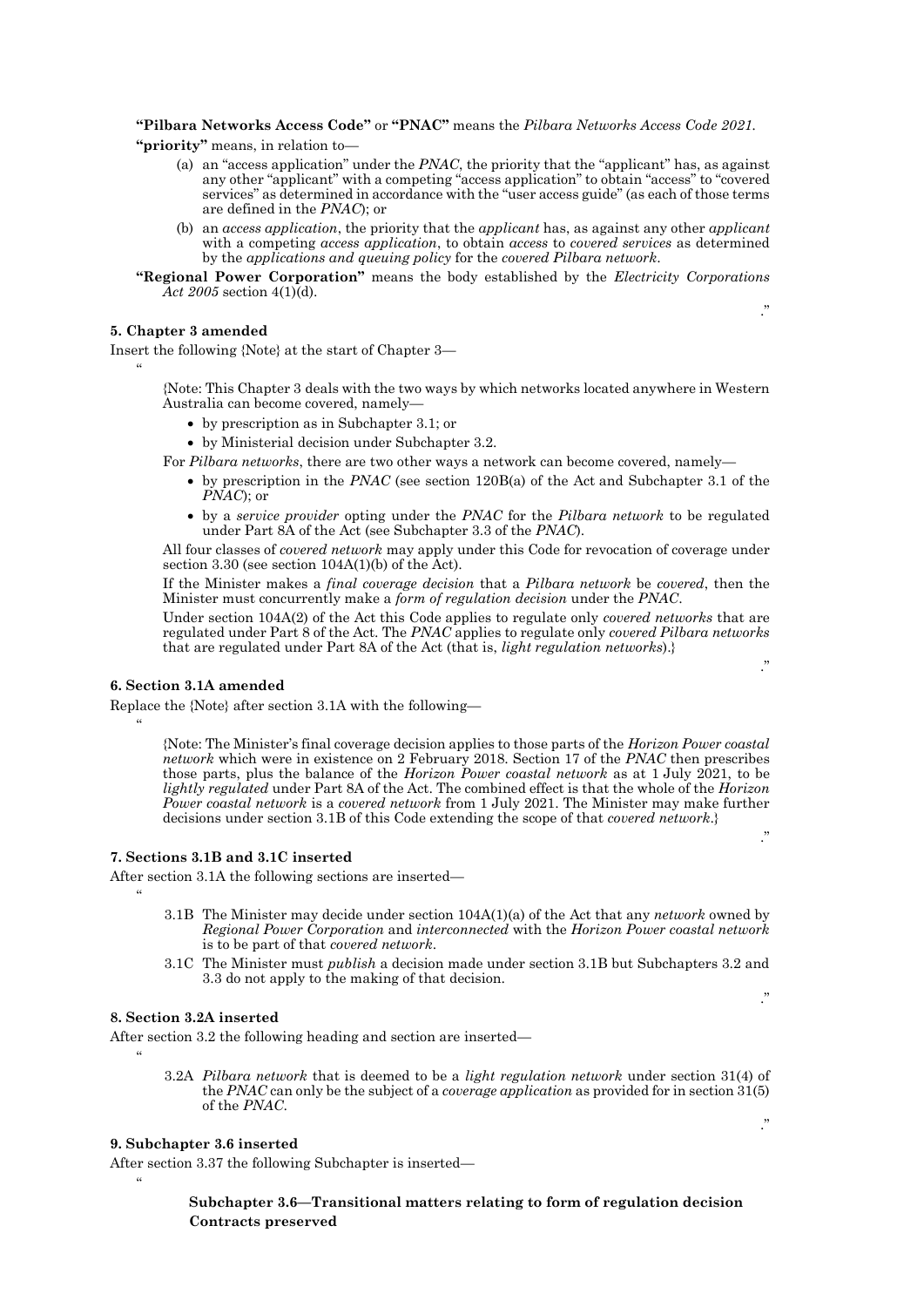- 3.38 If the Minister makes a *form of regulation decision* under the *PNAC* that a *Pilbara network* which was previously *fully regulated* is to be *lightly regulated*, then any existing *contracts for services* in respect of the *Pilbara network* will continue in accordance with their terms, including for the duration of any option periods provided for in any such contracts (subject to any variations the parties may agree from time to time).
- 3.39 If a contract which is continued under section 3.38 depends upon a regulated outcome under this Code (for example, because it adopts a regulated tariff from time to time) then the arbitrator under the *PNAC* has jurisdiction to hear an access dispute in respect of the relevant contract and the provisions of Chapter 7 of the *PNAC* will apply to such dispute.
- 3.40 Section 3.39 applies in addition to any other dispute resolution mechanism included in a contract, and the arbitrator under the *PNAC* has jurisdiction to determine the effect of section 3.39.
- 3.41 If the Minister makes a *form of regulation decision* under the *PNAC* that a *Pilbara network* which was previously *lightly regulated* is to be *fully regulated*, then any existing "contracts for services" (as defined in the *PNAC*) in respect of the *Pilbara network* will continue in accordance with their terms, including for the duration of any option periods provided for in any such contracts (subject to any variations the parties may agree from time to time).

#### **How applications and disputes in progress are managed**

- 3.42 Following a form of regulation decision under the PNAC that a Pilbara network be lightly regulated—
	- (a) any *access application* made before the date of the *form of regulation decision* is to be transitioned to being *lightly regulated* under the *PNAC*; and
	- (b) the *access application's priority* will remain the same under the *PNAC* as its *priority* under this Code; and
	- (c) the *applicant* and the *service provider* must meet expeditiously and negotiate in good faith with a view to agreeing any amendments or additional information needed in respect of the *access application* as a result of the transition, and failing agreement the question may be the subject of an access dispute under the *PNAC* but not an *access dispute* under this Code; and
	- (d) any *access dispute* notified to the *Authority* before the date of the *form of regulation decision* is to be transitioned to be determined by arbitration under the *PNAC,* in which case the *arbitrator* may make such orders as the *arbitrator* deems necessary in respect of the transition.

{Note: This gives the *arbitrator* the power to make orders to deal with the transition of an *access dispute* to be determined by arbitration under the *PNAC*. Similar powers also exist under the *PNAC*. The combined effect is that the arbitrators under both this Code and the *PNAC* can make the necessary orders to transition an *access dispute*.}

- 3.43 If the Minister makes a *form of regulation decision* under the *PNAC* that a *Pilbara network* which was previously *lightly regulated* is to be *fully regulated*, the *service provider* must submit to the *Authority*, as applicable, either—
	- (a) if the *Pilbara network* has not previously had an *access arrangement*—a proposed *access arrangement* and *access arrangement information* under section 4.1; or
	- (b) if the *Pilbara network* has previously had an *access arrangement*—proposed revisions to the *access arrangement* and proposed revised *access arrangement information* under section 4.48.
- 3.44 The *form of regulation decision* that a *Pilbara network* is *fully regulated* does not take effect until, as applicable, the *access arrangement start date* or *revisions commencement date* in respect of the submission referred to in section 3.43.
- 3.45 Following a *form of regulation decision* that a *Pilbara network* which was previously *lightly regulated* is to be *fully regulated*—
	- (a) any access application made under the *PNAC* before the date of the *form of regulation decision*, is to be transitioned to be determined under this Code; and
	- (b) the access application has effect for the purposes of this Code as though it was an *access application* lodged under the *service provider's access arrangement*; and
	- (c) the *access application's priority* will remain the same under this Code as its *priority* under the *PNAC*; and
	- (d) the *applicant* and the *service provider* must meet expeditiously and negotiate in good faith with a view to agreeing any amendments or additional information needed in respect of the *access application* as a result of the transition, and failing agreement the question may be the subject of an *access dispute* under this Code but not an access dispute under the *PNAC*; and